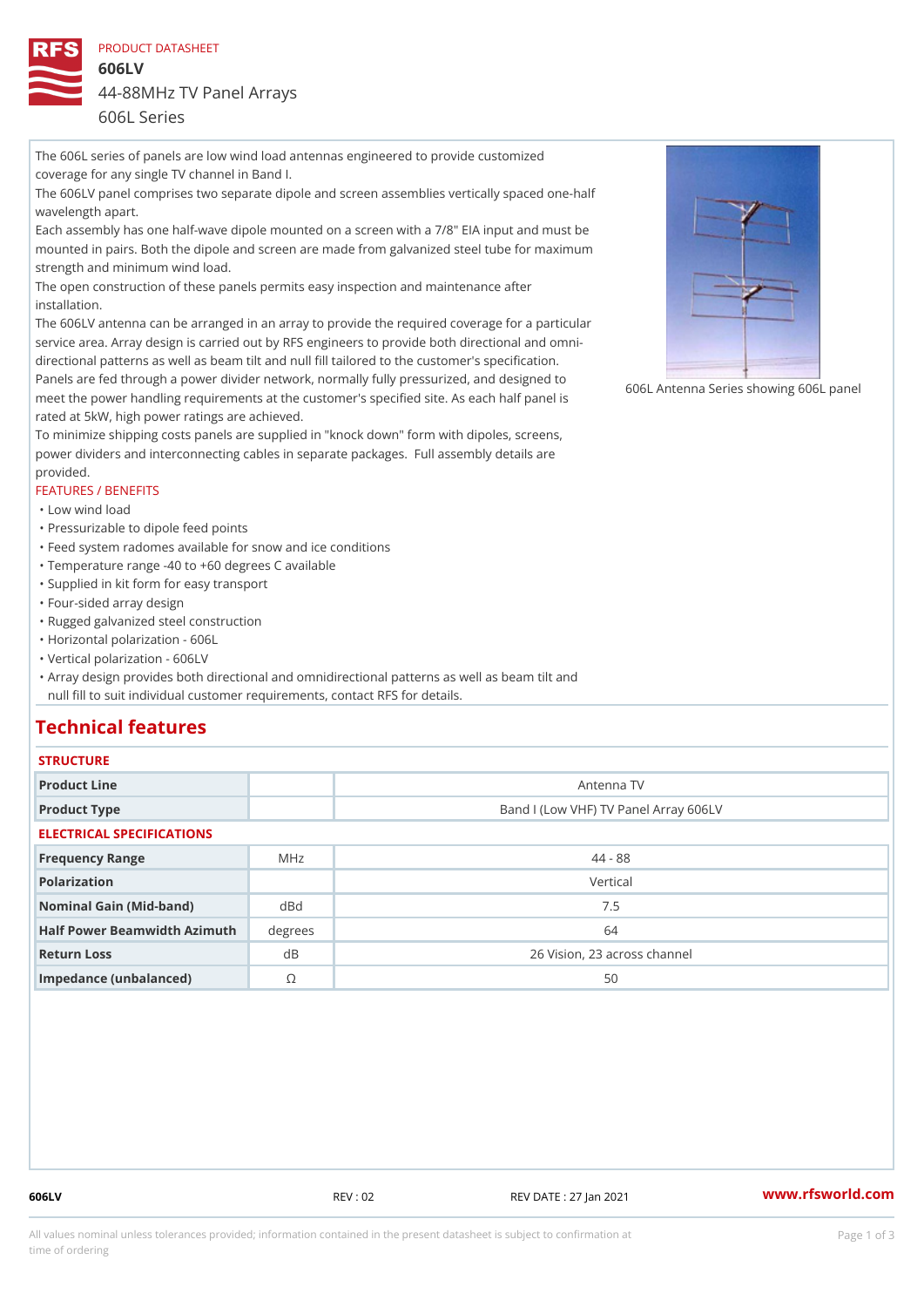## PRODUCT DATASHEET

606LV 44-88MHz TV Panel Arrays 606L Series

MECHANICAL SPECIFICATIONS Number of Channels Number of Channels Number of Single Input Connector 2 x 7/8" EIA Flange / Panel Mounting (Standard) mm (in) 8 x 16mm (8 x 5/8") bolts Recommended Spacing between<br>
cm (in) Bays cm (in) 273 (107) Effective Area Front (full m<sup>2</sup> (ft<sup>2</sup> antenna) No Ice m² (ft²) 1.38 (14.85) Effective Area Side (full antenna) No Ice  $1.2(12.9)$ Design Wind Speed km/h (mph) 240 (150) Pressurization OperationakPa (psi)  $(1.5 - 3.6)$ Pressurization Test | kPa (psi) 100 (15) Weight kg (lb) kg (lb) 130 (287) MATERIAL Material - Insulators PTFE Material - Reflecting Screen Hot Dipped Galvanised steel

Radiation Pattern

606LV REV : 02 REV DATE : 27 Jan 2021 [www.](https://www.rfsworld.com)rfsworld.com